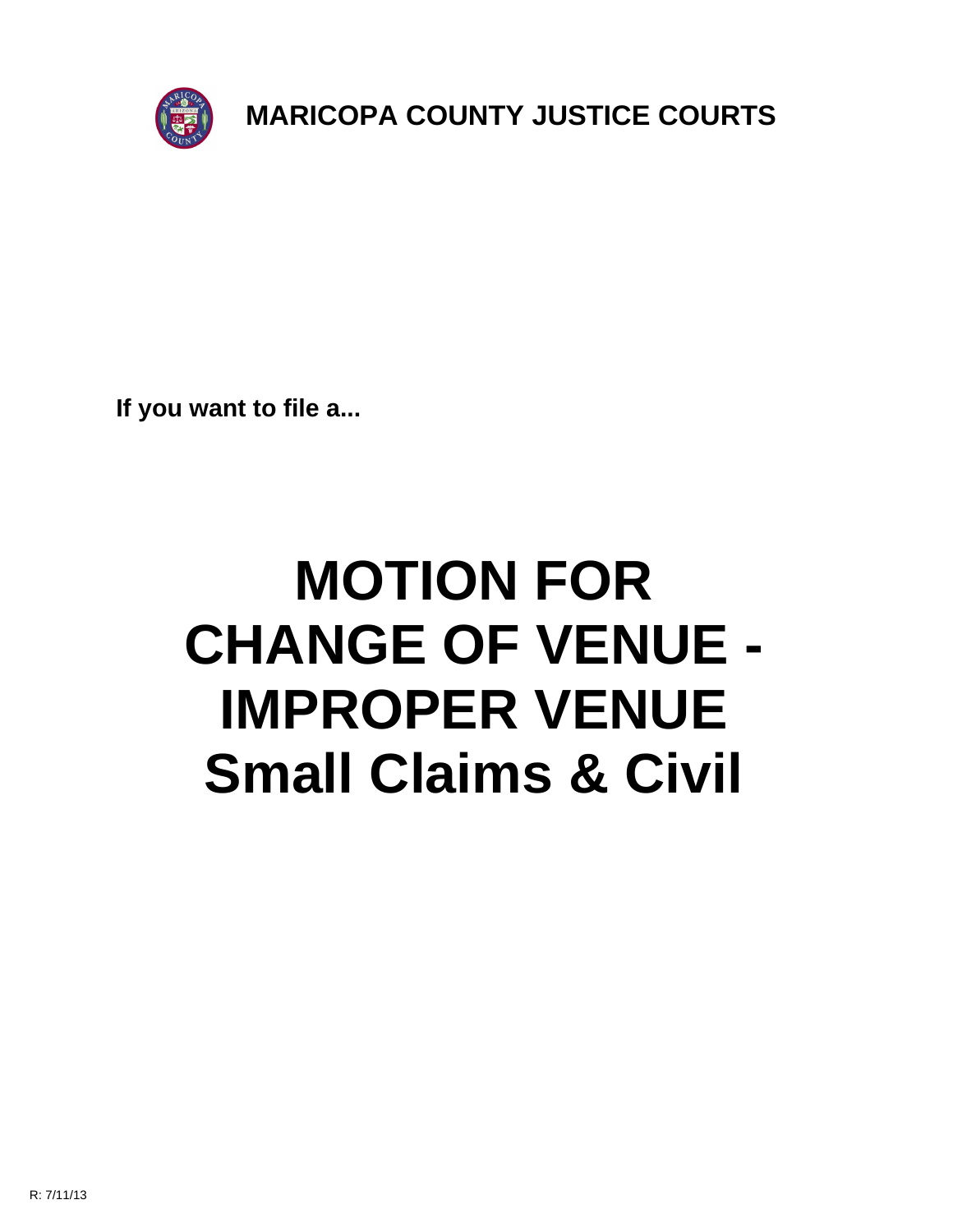

### **MARICOPA COUNTY JUSTICE COURTS**

Venue (def.) - the proper geographical locality in which a lawsuit may be filed. To determine venue in a case, one can file their lawsuit:

- 1. In the Justice precinct where the defendant resides or does business **OR**
- 2. In the justice precinct where the incident occurred that brought about the debt or where the debt or obligation was incurred.

A motion for change of venue for improper venue must be filed **PRIOR** to filing an answer in the case, or venue is waived. A motion for Change of Venue is filed to allege that the lawsuit has been filed in the wrong precinct. However, venue may be proper in more than one justice precinct. If the court grants an Order for a Change of Venue the case will be transferred to the proper justice precinct.

**You must pay the answer fee** for a small claims or a civil case (depending on which type of case you have) when you file a motion for change of venue for improper venue.

**If the other party in the case opposes this motion,** they may file an objection in writing within 5 days after service of the motion.

#### **Please STOP...**

 If your case qualifies under either of the two points of venue mentioned in paragraph one. If you wish to file a motion for Change of Venue for Cause, please see those instructions and forms.

#### **Please PROCEED...**

If the case was clearly filed in the incorrect precinct or if the case does not follow the correct venue requirements.

#### **FORMS Needed:**

Motion and Affidavit for Change of Venue for Improper Venue

Plaintiff's Response Regarding Motion and Affidavit for Change of Venue for Improper Venue

#### **INSTRUC[TIONS:](http://justicecourts.maricopa.gov/)**

- 1. Complete the form and then make copies. The court will require the original form. You may wish to have a copy and you will need a copy for each party.
- 2. File (or mail) the original form with the court clerk and pay the applicable answer fee.
- 3. Mail a copy to the other party (and to their attorney, if applicable).

#### **IT IS IMPORTANT THAT ALL PARTIES KEEP THE COURT APPRISED OF ANY CHANGE IN ADDRESS A NOTICE OF CHANGE OF ADDRESS** form must be filed with the court when a party changes their address.

Visit us at http://justicecourts.maricopa.gov/ for additional filing information and online forms.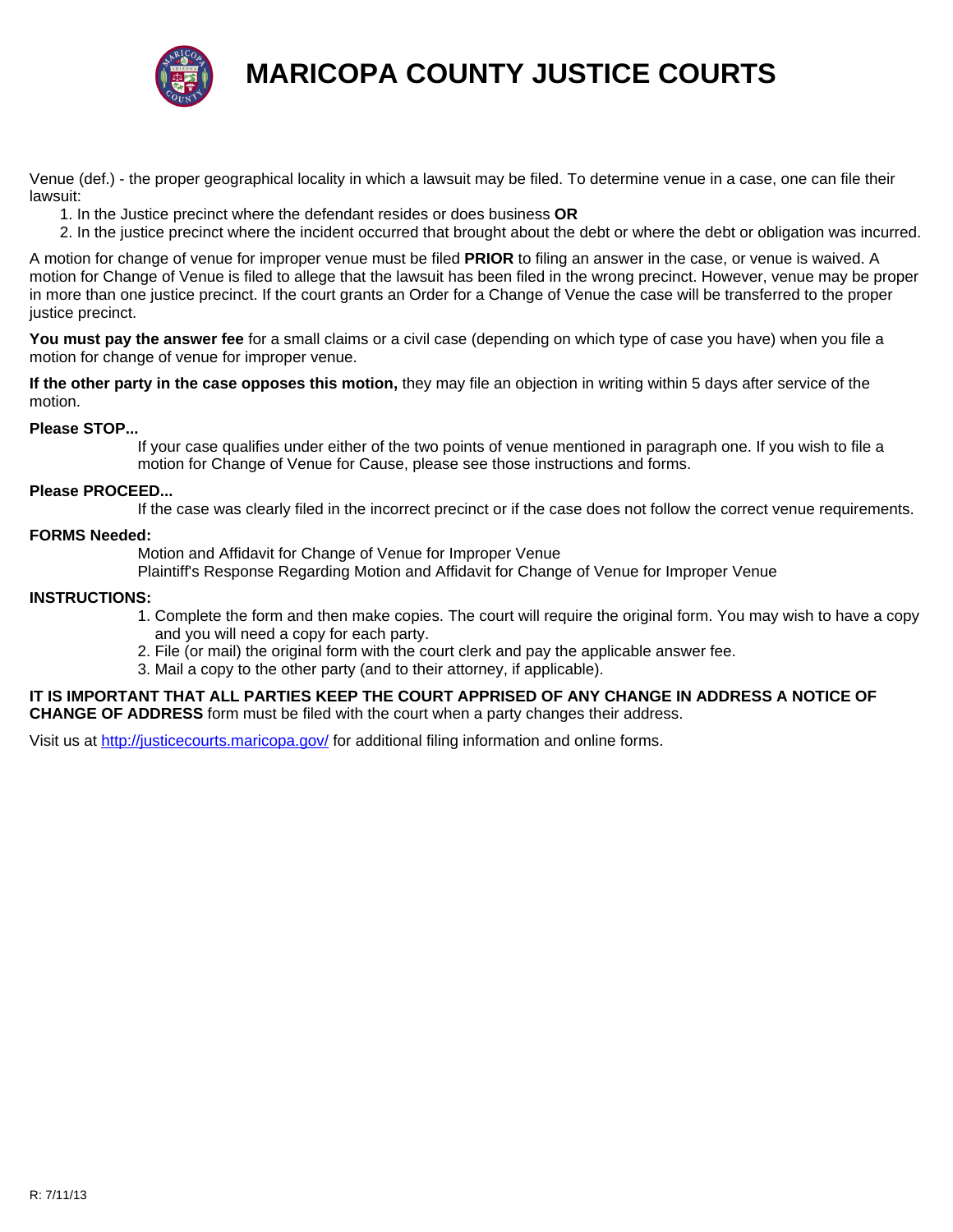

## **Maricopa County Justice Courts, Arizona**

|                                                                                                                                                                                                                                | Please select court from the drop down list ------------------                                                                                                                                                                                                                                                                                                             |
|--------------------------------------------------------------------------------------------------------------------------------------------------------------------------------------------------------------------------------|----------------------------------------------------------------------------------------------------------------------------------------------------------------------------------------------------------------------------------------------------------------------------------------------------------------------------------------------------------------------------|
|                                                                                                                                                                                                                                | CASE NUMBER: <u>__________________</u>                                                                                                                                                                                                                                                                                                                                     |
|                                                                                                                                                                                                                                |                                                                                                                                                                                                                                                                                                                                                                            |
|                                                                                                                                                                                                                                |                                                                                                                                                                                                                                                                                                                                                                            |
|                                                                                                                                                                                                                                |                                                                                                                                                                                                                                                                                                                                                                            |
| Plaintiff(s) Name / Address / Email / Phone                                                                                                                                                                                    | Defendant(s) Name / Address / Email / Phone                                                                                                                                                                                                                                                                                                                                |
|                                                                                                                                                                                                                                |                                                                                                                                                                                                                                                                                                                                                                            |
|                                                                                                                                                                                                                                |                                                                                                                                                                                                                                                                                                                                                                            |
|                                                                                                                                                                                                                                |                                                                                                                                                                                                                                                                                                                                                                            |
| Attorney for Plaintiff(s) Name / Address / Email / Phone                                                                                                                                                                       | Attorney for Defendant(s) Name / Address / Email / Phone                                                                                                                                                                                                                                                                                                                   |
|                                                                                                                                                                                                                                | <b>MOTION AND AFFIDAVIT FOR CHANGE OF VENUE FOR IMPROPER VENUE</b><br><b>JCRCP Rule 133c</b>                                                                                                                                                                                                                                                                               |
| I am the defendant in this action. I move for a change of venue.                                                                                                                                                               |                                                                                                                                                                                                                                                                                                                                                                            |
| This motion must be filed within twenty (20) days of service (thirty (30) for out of state) pursuant to JCRCP 133c.<br>I make this affidavit pursuant to ARS 12-404A.                                                          |                                                                                                                                                                                                                                                                                                                                                                            |
| The venue in this action is improper because:                                                                                                                                                                                  |                                                                                                                                                                                                                                                                                                                                                                            |
|                                                                                                                                                                                                                                | My residence                                                                                                                                                                                                                                                                                                                                                               |
| is in the record of the precinct.                                                                                                                                                                                              |                                                                                                                                                                                                                                                                                                                                                                            |
| $\Box$ The debt or obligation which gives rise to this action occurred at                                                                                                                                                      |                                                                                                                                                                                                                                                                                                                                                                            |
|                                                                                                                                                                                                                                | the control of the control of the control of the control of the control of<br>precinct.                                                                                                                                                                                                                                                                                    |
|                                                                                                                                                                                                                                |                                                                                                                                                                                                                                                                                                                                                                            |
| in the second contract of the second contract of the second contract of the second contract of the second contract of the second contract of the second contract of the second contract of the second contract of the second c | precinct.                                                                                                                                                                                                                                                                                                                                                                  |
|                                                                                                                                                                                                                                |                                                                                                                                                                                                                                                                                                                                                                            |
|                                                                                                                                                                                                                                | precinct.                                                                                                                                                                                                                                                                                                                                                                  |
| Other (state reason, pursuant to ARS 12-404A)                                                                                                                                                                                  |                                                                                                                                                                                                                                                                                                                                                                            |
|                                                                                                                                                                                                                                |                                                                                                                                                                                                                                                                                                                                                                            |
|                                                                                                                                                                                                                                |                                                                                                                                                                                                                                                                                                                                                                            |
| I state under penalty of perjury that the foregoing is true and correct.                                                                                                                                                       |                                                                                                                                                                                                                                                                                                                                                                            |
|                                                                                                                                                                                                                                |                                                                                                                                                                                                                                                                                                                                                                            |
| Date:<br>Defendant                                                                                                                                                                                                             |                                                                                                                                                                                                                                                                                                                                                                            |
|                                                                                                                                                                                                                                |                                                                                                                                                                                                                                                                                                                                                                            |
|                                                                                                                                                                                                                                | TO PLAINTIFF: You have ten (10) Judicial days after service of this motion to reply to the defendant's affidavit if you<br>wish to do so (see Response form attached to this Motion). If no response is given, the Court will order the action<br>transferred to the proper precinct and assess the associated costs of transfer against you, pursuant to A.R.S. 12-407 E. |
| I CERTIFY that a copy of this document has been or will be mailed on                                                                                                                                                           | to:                                                                                                                                                                                                                                                                                                                                                                        |
| Plaintiff at the above address                                                                                                                                                                                                 | $\Box$ Plaintiff's attorney $\Box$ Defendant at the above address $\Box$ Defendant's attorney                                                                                                                                                                                                                                                                              |
| Date:                                                                                                                                                                                                                          | By<br>Signature                                                                                                                                                                                                                                                                                                                                                            |
|                                                                                                                                                                                                                                |                                                                                                                                                                                                                                                                                                                                                                            |